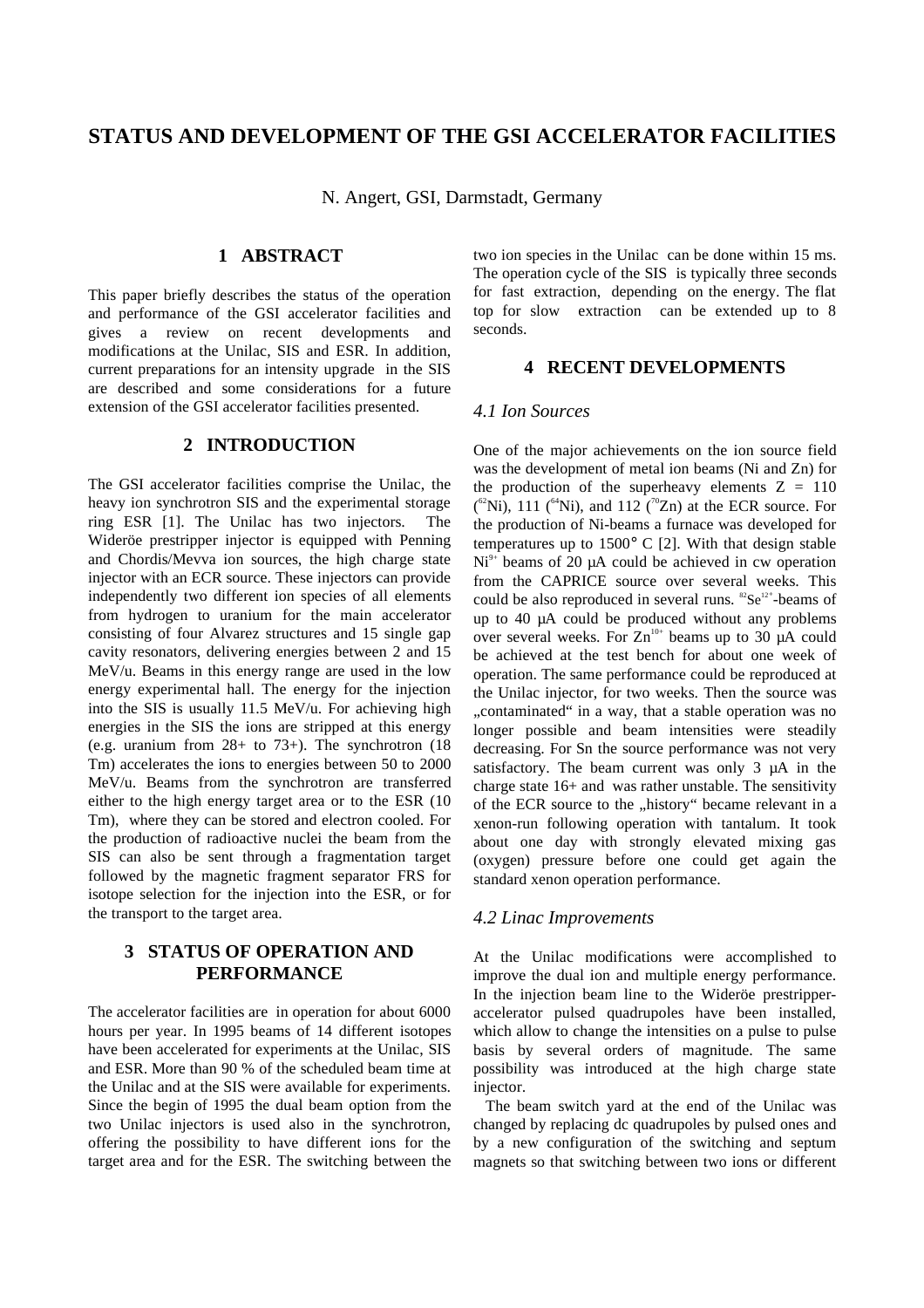energies for the three main beam transport systems in the Unilac experimental hall is now possible on a pulse to pulse basis.

#### *4.3 Synchrotron Developments*

The possibility for post-acceleration of very heavy ions, which are first accelerated partly stripped in the SIS, extracted, fully stripped and reinjected via the ESR into the SIS for further acceleration, has been used for an experiment for the first time. Dual ion operation on a pulse to pulse basis in the SIS is now available for experiments after some upgrade of the SIS control system.

 The main effort in the past two years was spent on SIS modifications for an experimental cancer therapy programme which will take place at GSI for a period of five years. For this application carbon beams, from the high charge state injector, are accelerated to energies between 80 and 430 MeV/u. The extraction time is typically 2 seconds. The beam diameter at the irradiation position should be between 4 and 10 mm. The maximum variation of the beam position during extraction and for the full energy range should be less than 1 mm at the entrance of the new medical cave M. The beam intensities have to be controlled in the range between  $1 \cdot 10^6$  and  $1 \cdot 10^8$  ions per spill.

 To fulfill the therapy requirements a data basis has been generated which contains accelerator parameters for 255 energy steps, 7 beam diameter steps, and 15 intensity steps. The intensity variation is completely performed at the high charge state injector, which is used because of the stable beam parameters from the ECRsource. The beam diameter matching is exclusively done at the entrance of the medical cave. The energy steps are given by according parameters of the SIS. Out of this general data set the parameters for the individual patient are taken during the irradiation without any action by the accelerator operators. During an irradiation up to 64 different energies are foreseen for an individual patient and several intensities and beam diameters. A sophisticated programme has been started for the generation of data with parametrization routines for energies, intensities and beam sizes. Presently these data sets are tested and refined in order to allow a daily reproducible irradiation of a patient over a period of 20 days. The treatment per day of one patient takes only about 5 minutes. About 5 seconds are needed to change from one beam parameter set to the next. It is intended to have up to 20 patients per period and up to 80 per year i.e. four 20-day irradiation periods per year.

 In order to get position-stable, reproducible beams it was necessary to introduce after each two second extraction flat top an additional ramping pulse which goes up to about .6 T for the SIS dipoles. Physics experiments seem to be possible between patient

irradiations with other beam energies or with another ion provided that the related beam rigidity is not too high. Compatibility test with other ions in the Unilac are being performed. During the preparation of the medical programme an upgrade of the control hardware and modification of the software for hundreds of components was necessary. In addition, care has been taken to fulfill the increased safety requirements needed for that purpose. Details of developments for cancer therapy are given in separate contributions to this conference [3],[4]. A test of the complete system including the raster scan in the irradiation cave M is scheduled for fall 1996. The inclusion of parallel experiments will proceed according to operation experiences. In order to improve the beam stability during extraction, developments for the control of the spill structure of the extracted beam are going on [5].

### *4.4 ESR Developments and Achievements*

At the experimental storage ring ESR [6] new experiments have been performed with electron cooled beams. Methods for mass measurements with the Schottky analysis have been further developed. Presently hardware improvements are underway including the installation of pick-ups and kickers for stochastic cooling.

# *4.4.1 Heavy Ion Cooling*

With low intensity beams of electron cooled ions of  $C^6$ ,  $Ne^{10+}$ ,  $Ar^{18+}$ ,  $Ni^{28+}$ ,  $Kr^{36+}$ ,  $Xe^{54+}$ ,  $Au^{79+}$ , and  $U^{92+}$  experiments have been performed [7]. The ions have been injected with velocities  $\beta \sim 0.6 - 0.7$  and cooled sufficiently long to establish a balance between electron cooling and heating by intrabeam scattering (IBS). Due to radiative electron capture in the cooler the initial number of ions  $(10<sup>7</sup>$  to  $10<sup>9</sup>$  in these experiments) in the ring is decreasing with a characteristic decay time for each ion species. The dependance of the ion beam momentum spread and emittance on the ion number N in equilibrium is proportional to  $N^{0.3}$  to and  $N^{0.6}$  respectively [8].

For e.g.  $Au^{79+}$  of 360 MeV/u, cooled with an electron current of 0.25 A, the life time was about 1500 s deduced both from current transformer and from Schottky noise measurements. The momentum spread first decreased proportional to  $N^{0.3}$  as expected for the IBS dominated regime. After 2.5 hours of storage time the number of particles was decreased to  $\sim 4 \cdot 10^3$  and the momentum spread to  $5 \cdot 10^{-6}$ . There the momentum spread of Au<sup>79+</sup> ions exhibits a strong discontinuity with a reduction by a factor of ten. Thereafter it stays constant for particle numbers  $N \leq 4 \cdot 10^3$ . The constant level of the according frequency spread  $\delta f/f \sim 2 \cdot 10^{-7}$  is determined by the stability of the magnet power supplies. The same dependance on the particle number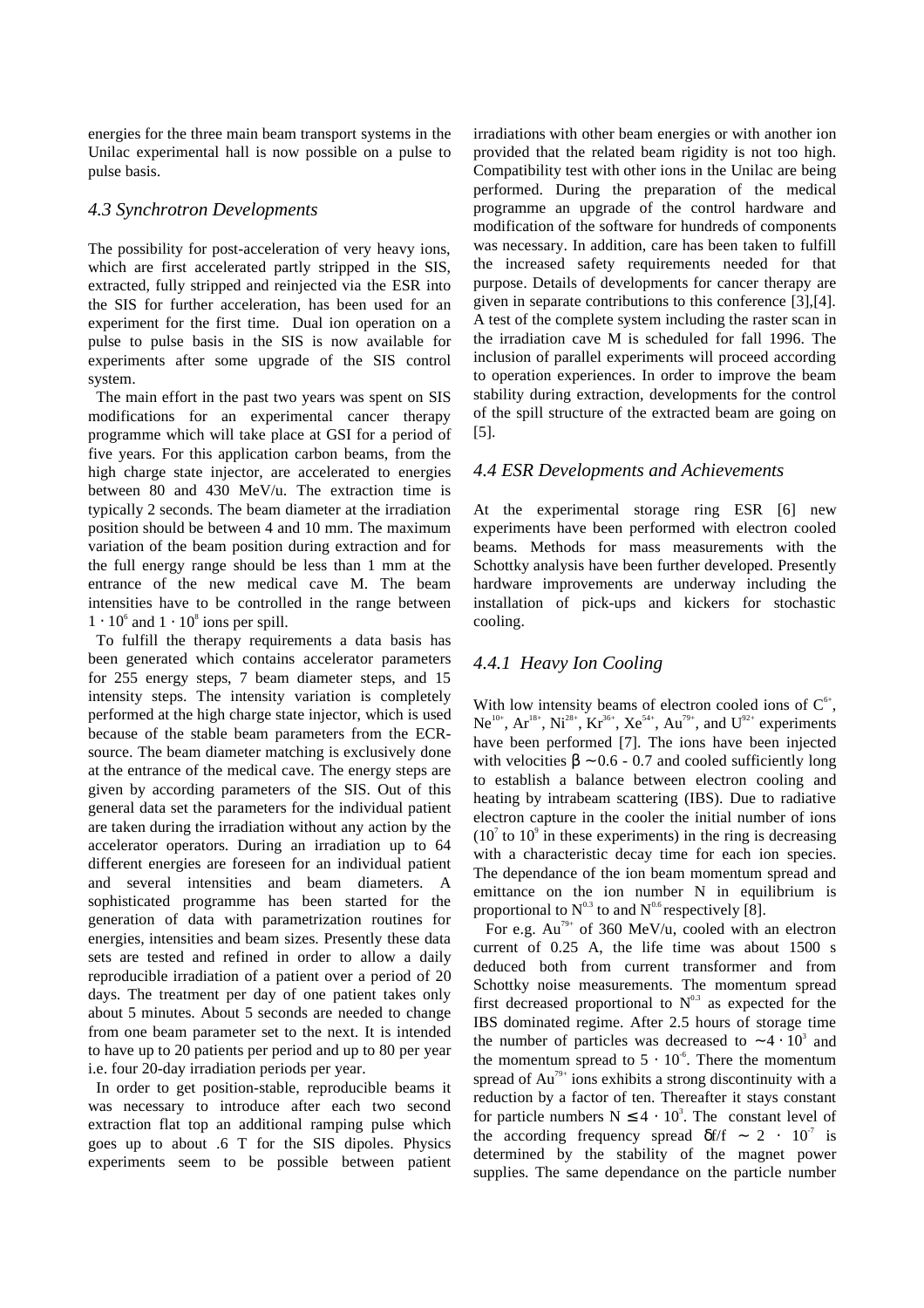was seen for all other ion species except the light ones  $C^{6+}$  and Ne<sup>10+</sup>. Estimates of the plasma parameter Γ, which describes the ratio of potential energy to thermal energy, show that it is close to unity at this discontinuity. That could be an indication for a transition from a gaseous to a liquid state in the one-dimensional beamplasma.

 The radiative electron capture can be used also to control via the electron current the extraction of charge changed cooled ions [9]. It was used for the first time in a channelling experiment with decelerated 50 MeV/u Au ions providing a beam emittance of  $\leq 1 \pi$  mm mr. The rate of slowly extracted ions can be increased up to  $10^5$ /s at this low energy.

### *4.4.2 Precision Schottky Mass Spectroscopy*

Measurement of nuclear masses by means of Schottky noise analysis has been proposed for the ESR 10 years ago [6]. In 1994 experimental tests started. The GSI accelerator facilities offer unique possibilities for the preparation, storage, and cooling of radioactive beams. Projectiles from the SIS pass a thick target in front of the fragment separator (FRS). The FRS selects nuclei within a certain bandwidth of the ratio momentum to charge for the transport to the ESR. In the ESR these different "hot" fragments are electron cooled all to the same velocity. Therefore, differences in the circulation frequency are caused only by differences in the mass to charge ratio. In the ESR, as mentioned above, low intensity ( $N \le 10^4$ ) beams can be cooled down to a momentum width of  $5 \cdot 10^{-7}$ . This leads to an according enhancement of the spectral power density in the Schottky lines. Using heavy, high-Z fragments the signal-to-noise ratio improves proportional to  $Z^2$ . With this method a mass resolution of  $3 \cdot 10^{-6}$  is achieved. With reference mass lines of stable or known radioactive isotopes a similar relative accuracy is attained [10].

 The sensitivity of the Schottky pick-up system is such high that lines from a single circulating heavy nucleus can be seen. Electron capture and stripping at the internal gas jet target could be observed from one circulating  $W^{74+}$  ion by the frequency jump deduced from the Schottky signal.

In two runs with <sup>179</sup>Au and <sup>209</sup>Bi primary beams from the SIS more than 280 nuclides were produced and selected in the FRS and then stored, cooled, and mass analysed in the ESR. The mass of 90 different nuclides could be measured for the first time [11]. That means a considerable fraction of so far known masses of radioactive nuclei.

 For heavy ions, around mass 200 an absolut precision of about 100 keV/ $c^2$  could be achieved. The highly sensitive Schottky method allows also to determine life times of radioactive nuclei. The lower limit is presently determined by the time needed to electron cool the "hot"

beams, which takes about 20 to 30 seconds. Life times down to a few seconds may be accessible by a "stochastic precooling". Pick-ups and kickers are presently being installed and should be commissioned in the second half of 1996. Much shorter nuclear life times between 1 us and 100 us may be reached by means of time-of-flight measurements using an isochronous lattice mode in the ESR; i.e. operation at  $\gamma_i$  [12]. Test for operation at  $\gamma$  have been performed with a <sup>40</sup>Ca beam [13].

### **5. CURRENT PREPARATIONS FOR THE SIS INTENSITY UPGRADE**

#### *5.1 Present Status of Intensities*

For light ions the Unilac prestripper accelerator is equipped with high current ion sources of the Chordisand Mevva-type which can provide mA beams. That allows to fill the SIS up to its space charge limit of about  $10<sup>11</sup>$  particles per pulse (ppp). For heavy ions the presently used Penning ion source can only provide beam intensities of e.g.  $U^{10+}$  of several 100  $\mu$ A. With these currents one can achieve a few times  $10<sup>8</sup>$  ppp in the SIS, what is about two orders of magnitude below the space charge limit. A two stage programme is presently going on to increase the intensities for the heavy ions.

#### *5.2 Multiple Multiturn Injection into the SIS*

 In a first stage an electron cooler will be installed in the SIS [14]. This component will allow multiple multiturninjection. For that a large fraction of the horizontal acceptance of the SIS of 150 mm mr will be filled first by multiturn-injection. Then the emittance will be electron-cooled down to about 30 mm mr. This procedure, which takes about 100 ms for heavy ions can be repeatedly applied. Thereby, an intensity increase by a factor of 8 to 10 can be expected leading with present ion source currents to a few times  $10^9$  ppp. The electron cooler energy ranges from 5 to 35 keV. That means that cooling is not only possible at the injection energy of 11.4 MeV/u up to the space charge limit but also after some acceleration in the SIS, up to energies of 65 MeV/u, in order to improve the beam emittance.

 The design of the electron cooler was done in the BINP, Novosibirsk. It is presently under construction both in Novosibirsk and at GSI. Gun and collector are ready for tests. The complete set-up is to be installed at the SIS in fall 1997. Cooling measurements of partly stripped ions of the relevant energy have been performed at the TSR in Heidelberg, showing that the desired cooling times can be achieved [15]. That means that the cycling time of the SIS will be increased for a ten-fold injection process by one second.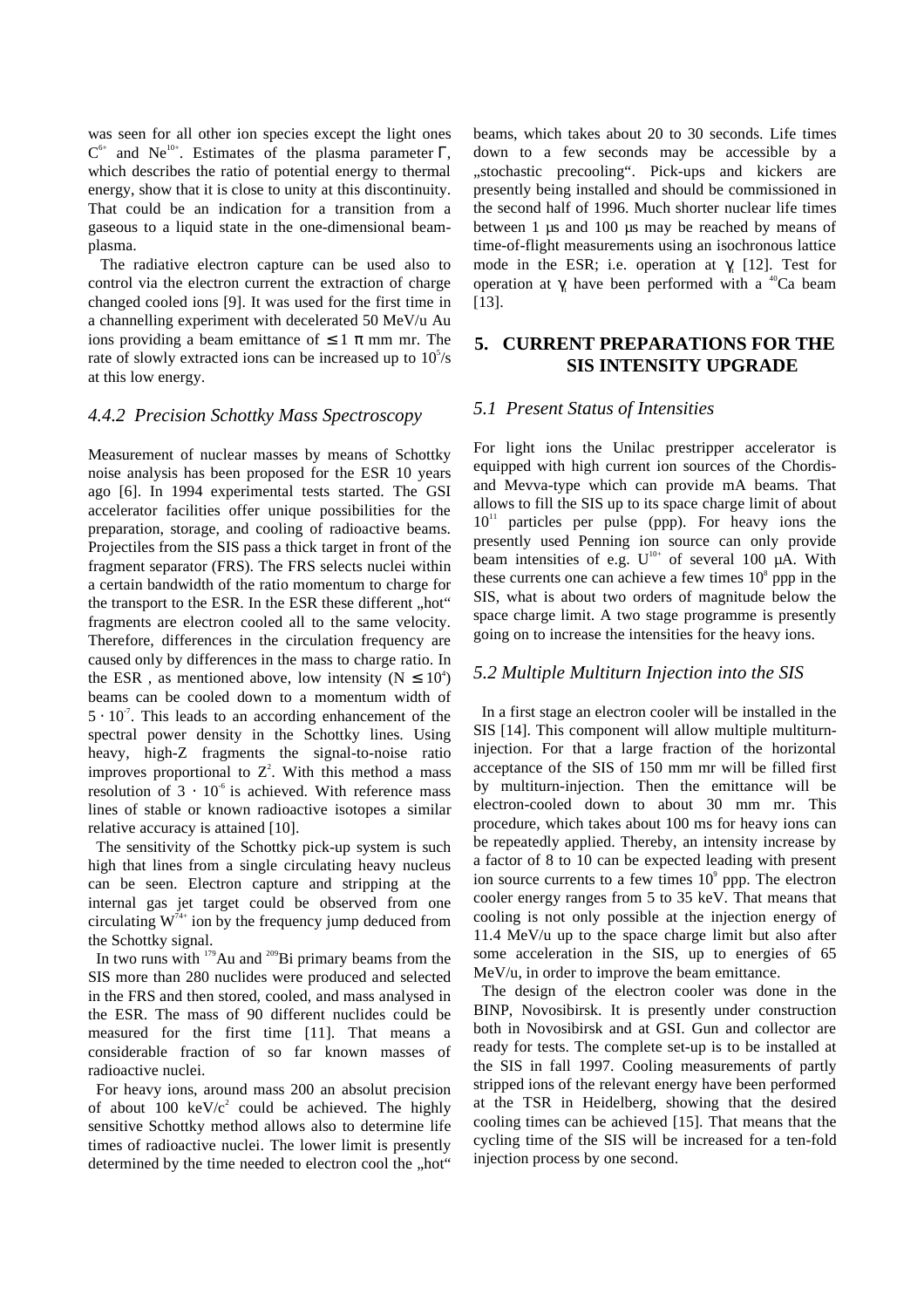#### *5.3 High Current Injector*

In a second stage the Wideröe prestripper injector will be replaced by a high current injector, which is able to accelerate  $U^{4+}$  instead of  $U^{10+}$ . This concept is based on the following consideration: In the present Penning ion source the electric ion current yield for  $U^{4+}$  is at least a factor four higher than for  $U^{10+}$ . This means that the particle current is higher by a factor of 10 without specific optimization of the source for that charge state. In addition, there exist low charge state high current devices like the Mevva ion source, which can provide much more current, up to several 10 mA. [16]

For uranium with charge state  $4+$  or xenon with charge state 2+ one needs about 90 MV to reach the stripper energy of 1.4 MeV/u. As the Wideröe structure can not provide that, it will be necessary to replace it by a novel type RFQ structure and an IH-drifttube linac. The 10 m long RFQ-structure will accelerate the beam from 2.2 to 120 keV/u (8 MV). The two IH-tanks will provide 82 MV. The energy gain per meter in the IH structure is such high, that the new RFQ/IH-combination can be installed at the same space which is now used for the Wideröe-structure and the prebuncher system. A detailed description of the RFQ which consists of an IH-RF structure and four-rod electrodes, designed by Frankfurt University, is given in separate contributions [17], [18]. The RFQ tanks are presently under construction, to be delivered by end of 1996. The particle dynamics calculations and engineering design of the IH-drifttube linac is completed. The RF design was done in collaboration with the Technical University Darmstadt, using the MAFIA code [19]. Inquiries have been sent out expecting offers middle of June and delivery in spring 1997. 36 MHz have been chosen for the RF frequency. That allows to build IH tanks of less than 2 m in diameter. The structures are able to accelerate up to 15 mA electric current for ions with a mass to charge ratio of 65.

# *5.4 High Current Related Modifications of the Unilac*

The Unilac was not designed as a high current machine. Therefore, the new task with many mA beams requires modifications of the RF-system to cope with the heavy beam loading in the accelerating structures. Tests are presently performed with a new feedback system for amplitude and phase. The beam diagnostics used in the past like Faraday cups or profile harps are no longer appropriate. Non-intercepting transformers, new pick-up systems, and ionisation profile monitors are being installed now, covering several orders of magnitude in beam intensities, from the uA range for Unilac experiments to many mA for high current SIS injection, on a pulse to pulse basis. For high current tuning and beam loss analysis, intercepting beam stoppers are needed at certain positions along the Unilac. The specific problems related to high power heavy ion beams are described in a separate contribution [20].

 The longitudinal matching between the new prestripper- and the poststripper-accelerator needs an additional buncher unit because of the strong space charge forces after stripping at 1.4 MeV/u. The stripper section at 11.5 MeV/u must be completely redesigned. The eliptically shaped beam of 5 mm width and 20 mm hight will be swept horizontally within one macropulse of about 200 µs over the 50 mm stripper foil to distribute the beam energy loss over a large area [21].

## **6 CONSIDERATIONS FOR AN EXTENSION OF THE GSI ACCELERATOR FACILITIES**

### *6.1 Introduction*

Considerations for a next generation upgrade of the facilities have been started at GSI last year. There are presently several fields discussed, which should be looked at, involving the users community. To substantiate these discussion working groups were formed dealing with electron-nucleus/nucleon scattering, nuclear collisions at maximum baryon density, physics with secondary beams, nuclear structure physics with radioactive beams, and plasma physics with heavy ion beams. The related accelerator schemes are rather different, including a high luminosity electron-ion collider, a synchrotron for higher energy, a heavy ion collider, and high intensity ion linac scenarios. In the following sections some possible extensions are briefly described.

## *6.2 Linac Extension*

An extension of the Unilac to e.g. 100 MeV/u would increase the space charge limit at injection in the SIS. With the new high current injector e.g. 12 mA of  $U^{28+}$ could be accelerated and stripped at that higher energy with possibly higher stripping yield. The beam emittance should be lower, what could be exploited to increase the number of turns in the vertical plane. The higher intensity and energy could be both used with respect to radioactive beam production and in the application for plasma physics experiments for inertial confinement fusion. For the latter, one could also install an additional storage ring and compressor linac for a dedicated plasma physics facility. An increase of the average current from the SIS, which would be advantegous for radioactive beam production, could be achieved by upgrading the power system of the SIS to allow a three times higher ramping rate.